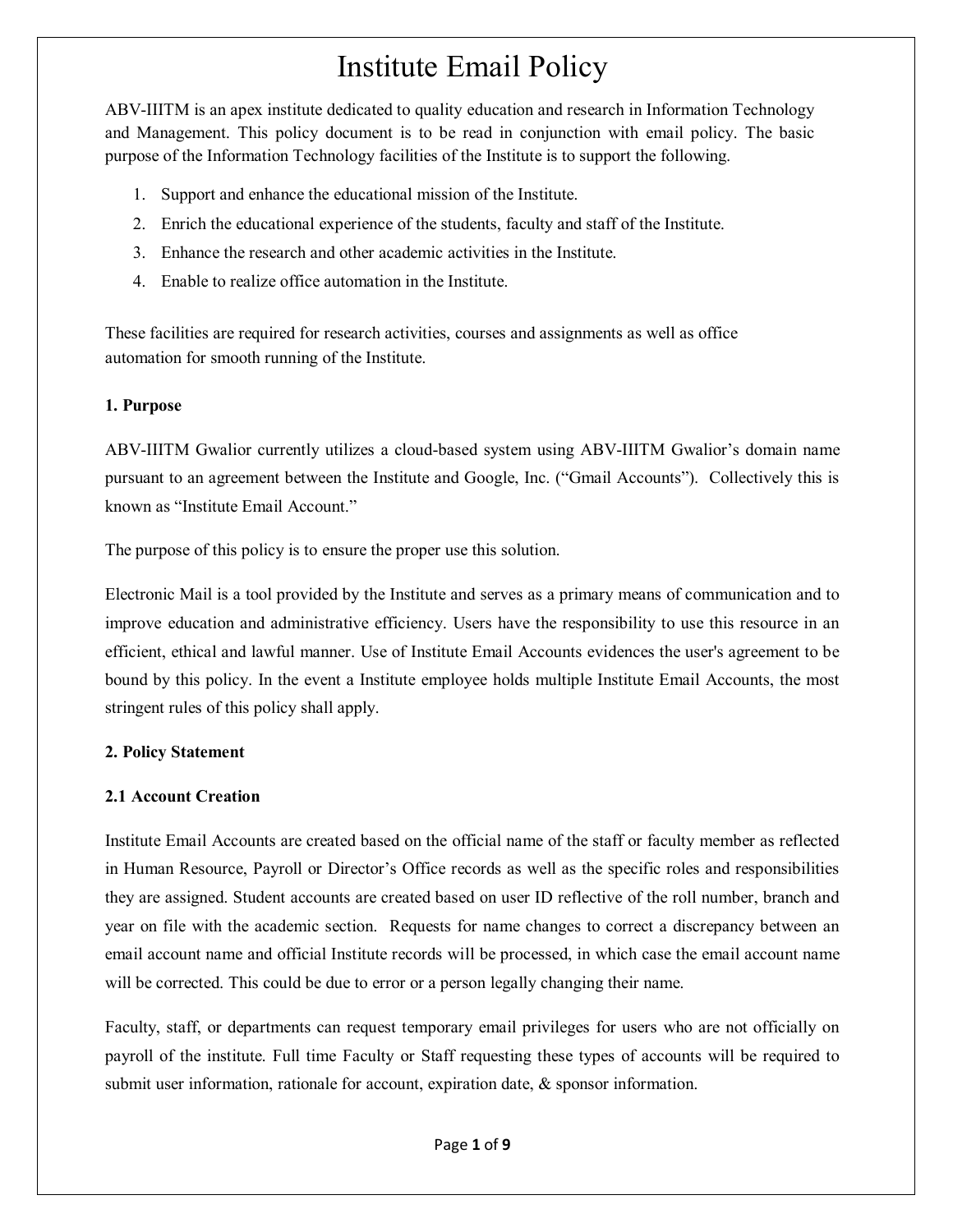#### **2.2 Ownership of Email Data**

The Institute owns all Institute Email Accounts. Subject to underlying copyright and other intellectual property rights under applicable laws and Institute policies, the Institute also owns data transmitted or stored using the Institute Email Accounts.

## **2.3 Privacy and Right of Institute Access**

While the Institute will make every attempt to keep email messages secure, privacy is not guaranteed and users should have no general expectation of privacy in email messages sent through Institute Email Accounts. Under certain circumstances, it may be necessary for Faculty In-charge, IT Infrastructure (with sufficient orders from the Director, ABV-IIITM Gwalior) to access Institute Email Accounts. These circumstances may include, but are not limited to, maintaining the system, investigating security or abuse incidents or investigating violations of this or other Institute policies, and, in the case of Gmail Accounts, violations of Google's Acceptable Use Policy or the Institute's contracts with Google. Faculty In-charge, IT Infrastructure (with sufficient orders from the Director, ABV-IIITM Gwalior) may also require access to a Institute Email Account in order to continue Institute business where the Institute Email Account holder will not or can no longer access the Institute Email Account for any reason (such as death, disability, illness or separation from the Institute for a period of time or permanently). Such access will be on an as-needed basis and any email accessed will only be disclosed to individuals who have been properly authorized and have an appropriate need to know or as required by law.All email users are bound by the appropriate acceptable use policy of both ABV-IIITM Gwalior and either Google. Google also retains the right to access to the Gmail Accounts for violations of its Acceptable Use Policy. (http://www.google.com/a/help/intl/en/admins/use\_policy.html)

## **2.4 Data Purging**

Gmail, G-suite Accounts (with institute domain)

Email messages held under Gmail Accounts will be subject to Google's storage and retention policies, which may change from time to time, with or without notice.

Individuals should not rely on an email account to archive data and each person is responsible for saving individual messages and attachments as appropriate.

## **2.5 Record Retention**

It is the responsibility of employees to preserve Institute records, including emails or instant messages in particular circumstances:

- Those who have actual knowledge of matters in which it can be reasonably anticipated that a court action will be filed
- A subpoena has been served or notice of same has been given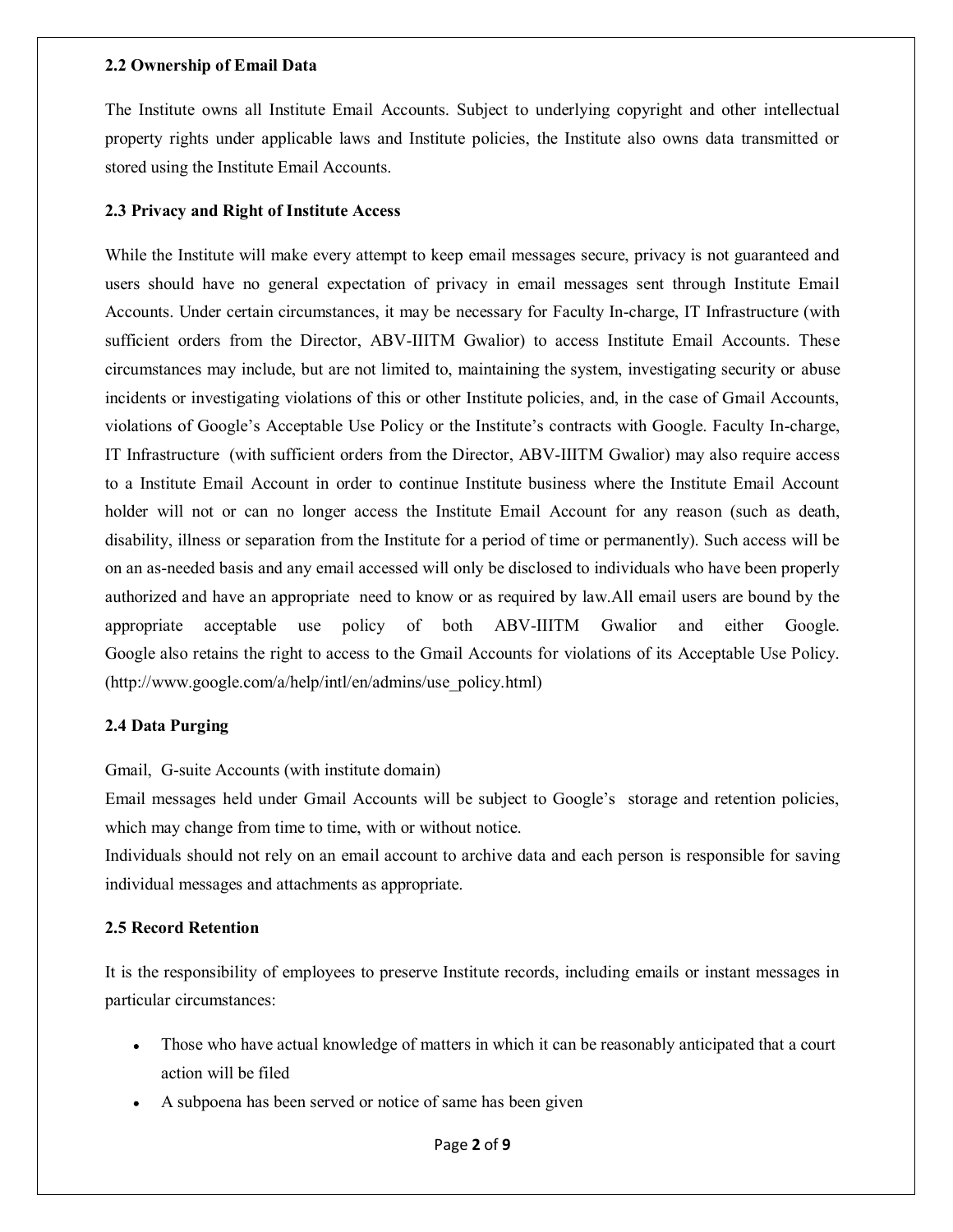Records are sought pursuant to an audit or similar pending or possible investigation  $\bullet$ 

## **2.6 Data Backup**

Institute Email Accounts are currently not backed-up. Server room or institute is not responsible for any loss of data.

## **2.7 Expiration of Accounts**

Individuals may leave the Institute for a variety of reasons, which gives rise to differing situations regarding the length of email privileges or expiration of accounts. The policy governing those privileges are set forth below. Notwithstanding the guidelines below, the Institute reserves the right to revoke email privileges at any time.

Invariably, an email account is deactivated/suspended within one month of the member leaving the Institute (with due notification to the user).

## **2.8 Appropriate Use and User Responsibility**

- 1. No data that is classified as Protected shall be stored in or transmitted via email. This includes but is not limited to personally identifiable information, aadhaar number, bank account information, passwords, pins, tax forms, background checks, sensitive research data, or other Protected Data.
- 2. Users who use email communications with persons in other countries should be aware that they may be subject to the laws of those other countries and the rules and policies on others systems and networks. Users are responsible for ascertaining, understanding and complying with the laws, rules, policies, contracts and licenses applicable to their particular uses.
- 3. Approval and transmission of email containing essential Institute announcements to students, faculty, and /or staff by staff or students must be obtained from the responsible Institute official noted as follows:
	- For sending to all faculty or, staff, or all students by students/staff, approval from the Faculty In-charge, IT Infrastructure is required
- 4. Wherever duties are delegated; students should follow the steps in routing letters to the concerned authorities. All emails should be directed to these authorities who will be the interface for the students. Applications not routed through proper channel will not be considered. The route for sending emails by students are as follows:

| Sr.<br>No. | <b>Complaints regarding</b> | Whom to send emails                                     | <b>Related Email ids</b><br>$(a)$ iiitm.ac.in) |
|------------|-----------------------------|---------------------------------------------------------|------------------------------------------------|
|            | <b>Academic Matters</b>     | Respective Course Instructor,<br><b>Class Committee</b> |                                                |
|            | <b>Sports</b>               | Faculty Incharge, Sports                                | ficsports                                      |
|            | Library                     | Faculty Incharge, Library                               | ficlibrary                                     |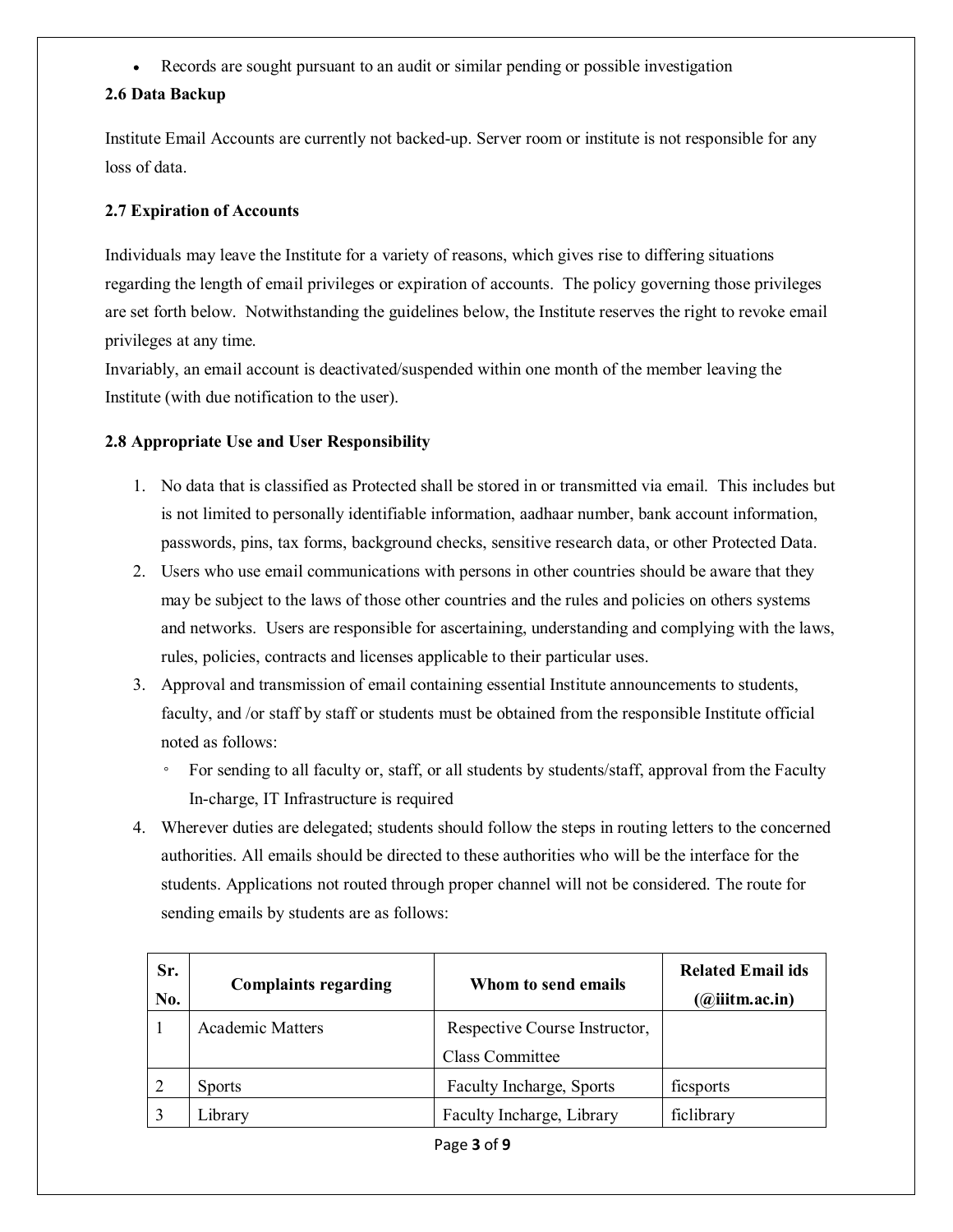| $\overline{4}$ | Network/Email related            | Server room complaint                            | ficitinfra             |
|----------------|----------------------------------|--------------------------------------------------|------------------------|
|                | /institutional software/hardware | register -> Faculty incharge                     |                        |
|                |                                  | networking                                       |                        |
| 5              | Academic Administration          | AR/ DR academics                                 | aracad, dracad         |
| 6              | Finance matters, Fees            | <b>AR/DR</b> Finance                             | arfinance, drfinance   |
|                | <b>Student Council</b>           | Faculty In-charge                                | ficsac                 |
| 8              | Hostel related, Maintenance      | Hostel Office $\rightarrow$ Warden $\rightarrow$ | chiefwarden, hostel of |
|                |                                  | Chief Warden                                     | fice                   |
| 9              | Security, Inviting guests        | Faculty In-charge                                | ficsecurity            |
| 10             | Electricity, Power, civil        | Engineering section->                            | jeelectrical, jecivil  |
|                |                                  | <b>Electrical Engineer</b>                       |                        |
| 11             | Any other Grievances             | Grievance cell                                   | greell                 |

An individual student may send email directly to the academic section, hostel wardens, and essential services in charges and not indulge in group emailing and chain emailing. In case they have some grievances which do not fall under any of the categories defined above, they may send their emails to grievance cell. They shall not carbon copy (cc) unnecessary email ids sending unsolicited emails to inboxes of those not officially concerned. Students shall not use group email ids. Defaulting students will be strictly dealt-with by having their official computer/email accounts suspended, pending completion of enquiry.

- 5. Use of distribution lists or 'reply all' features of email should be carefully considered and only used for legitimate purposes as per these guidelines.
- 6. Any use of an Institute Email Account to represent the interests of a non-Institute group must be authorized by In-charge SAC.
- 7. In order to prevent the unauthorized use of email accounts, the sharing of passwords is strictly prohibited. Each individual is responsible for his/her account, including the safeguarding of access to the account. All email originating from an account is assumed to have been authored by the account holder, and it is the responsibility of that holder to ensure compliance with these guidelines.
- 8. Server room maintains the Institute's official email systems; faculty, staff and students are expected to read email on a regular basis and manage their accounts appropriately. An email message regarding Institute matters sent from an administrative office, faculty, or staff member is considered to be an official notice. Faculty, staff, or students who choose to use another email system (apart from the Gmail Accounts) are responsible for receiving Institute-wide broadcast messages and personal mail by checking the Institute's official email system and the Institute's World Wide Web Homepage.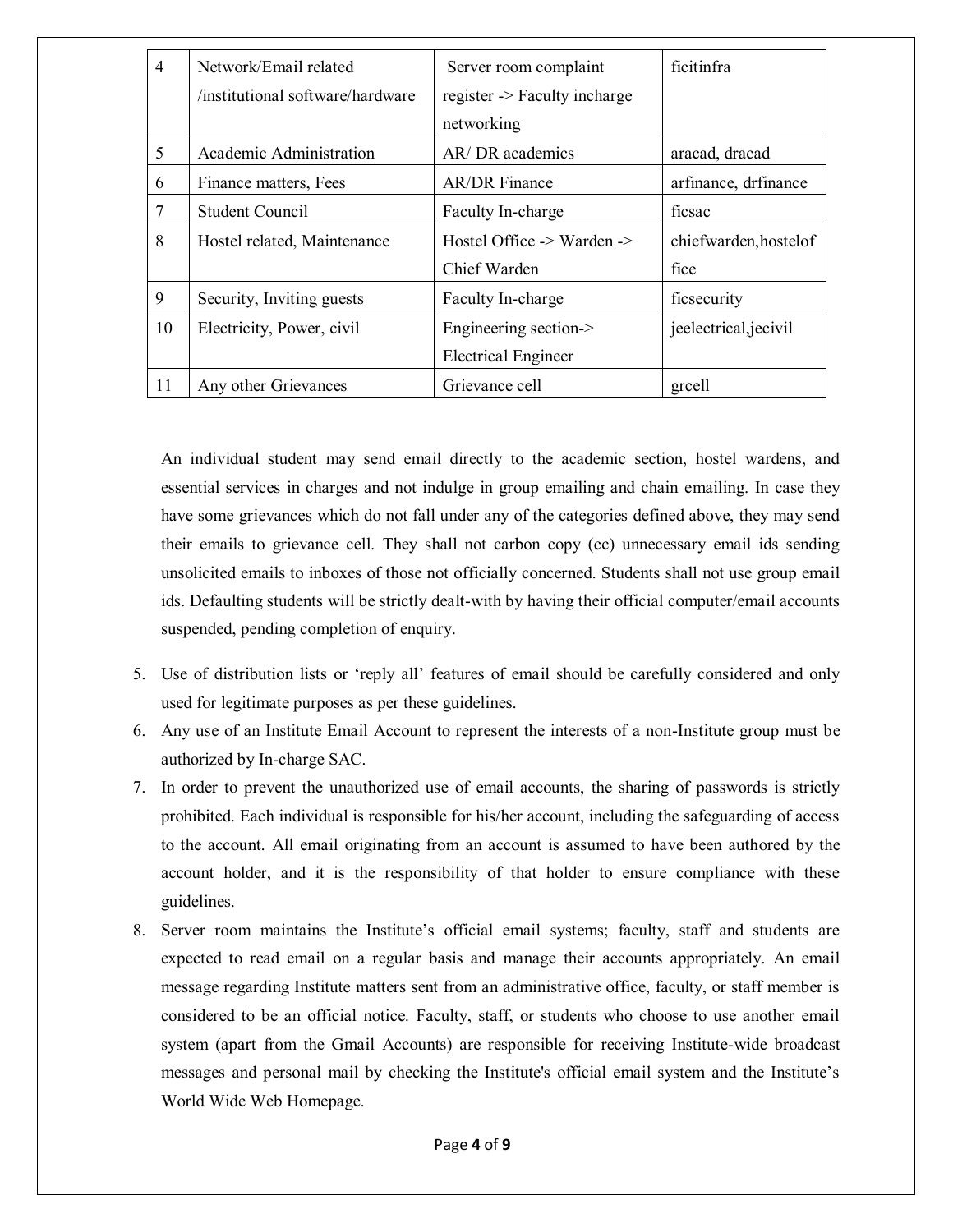#### **2.9 Personal Email Accounts**

In order to avoid confusing official Institute business with personal communications, employees must never use non-Institute email accounts (e.g. personal yahoo, gmail, Bsnl, hotmail etc.) to conduct ABV-IIITM Gwalior business.

#### **2.10 Inappropriate Use**

With respect to Institute Email Accounts, the exchange of any inappropriate email content outlined below and described elsewhere in this policy, is prohibited. Users receiving such email should immediately contact Server Room or write to ic itnw@iiitm.ac.in. Complaints of severe nature will be probed and if appropriate, such violations will be handed over for further probing and action will be taken according to the law of the land.

The exchange of any email content as outlined below is prohibited:

- 1. Generates or facilitates unsolicited bulk email;
- 2. Infringes on another person's copyright, trade or service mark, patent, or other property right or is intended to assist others in defeating those protections;
- 3. Violates, or encourages the violation of, the legal rights of others or federal and state laws;
- 4. Is for any malicious, unlawful, invasive, infringing, defamatory, or fraudulent purpose; Impersonating emails.
- 5. Intentionally distributes viruses, worms, Trojan horses, malware, corrupted files, hoaxes, or other items of a destructive or deceptive nature;
- 6. Interferes with the use of the email services, or the equipment used to provide the email services, by customers, authorized resellers, or other authorized users;
- 7. Alters, disables, interferes with or circumvents any aspect of the email services;
- 8. Tests or reverse-engineers the email services in order to find limitations, vulnerabilities or evade filtering capabilities;
- 9. Constitutes, fosters, or promotes pornography;
- 10. Is excessively violent, incites violence, threatens violence, or contains harassing content;
- 11. Creates a risk to a person's safety or health, creates a risk to public safety or health, compromises national security, or interferes with an investigation by law enforcement;
- 12. Improperly exposes trade secrets or other confidential or proprietary information of another person;
- 13. Misrepresents the identity of the sender of an email.
- 14. Other improper uses of the email system include:
- 15. Using or attempting to use the accounts of others without their permission.
- 16. Collecting or using email addresses, screen names information or other identifiers without the consent of the person identified (including without limitation, phishing, spidering, and harvesting);

#### Page **5** of **9**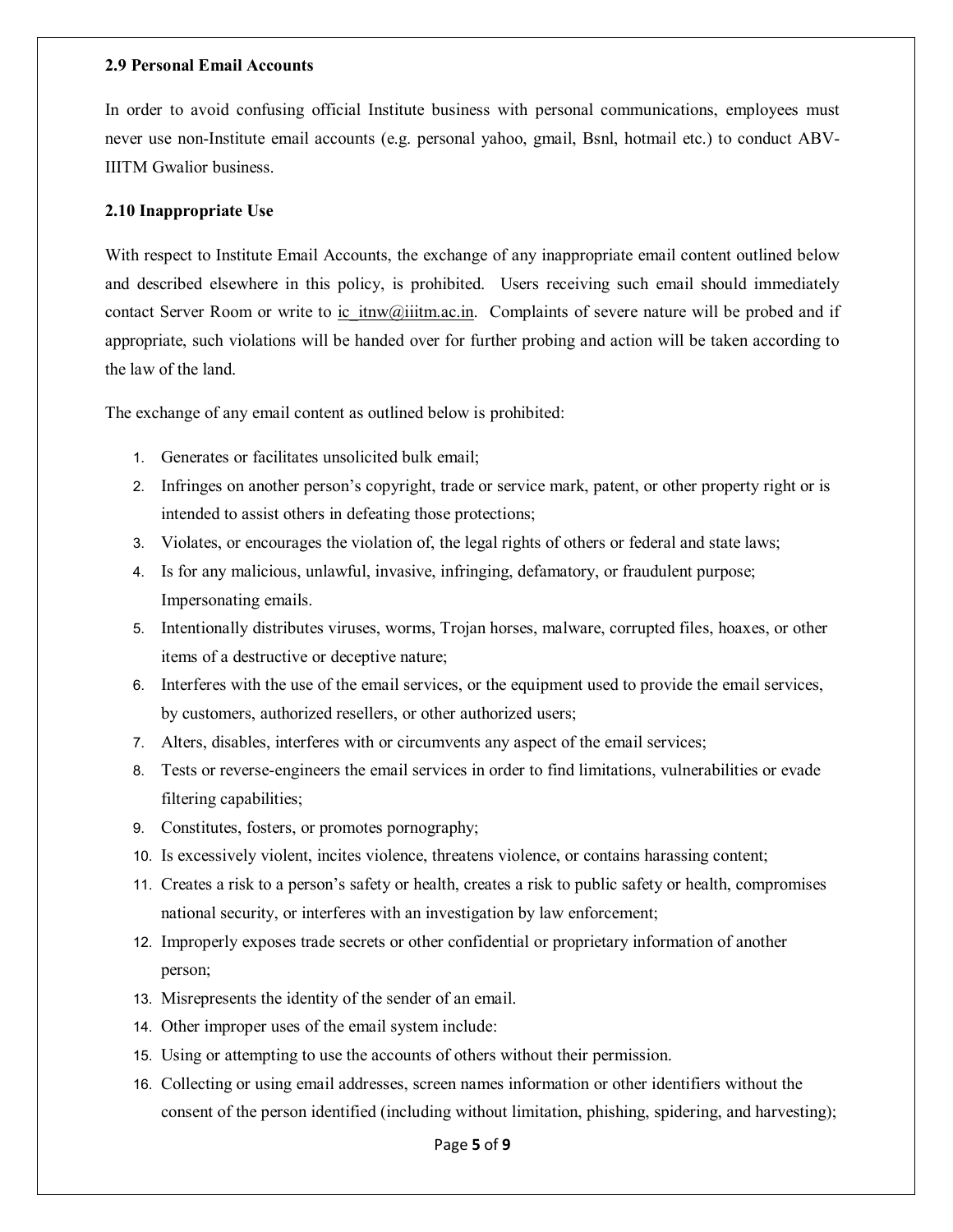- 17. Use of the service to distribute software that covertly gathers or transmits information about an individual;
- 18. Conducting business for profit under the aegis of the Institute
- 19. Political activities, specifically supporting the nomination of any person for political office or attempting to influence the vote in any election or referendum on behalf of or under the sponsorship of the Institute.
- 20. This list is not intended to be exhaustive but rather to provide some illustrative examples.

#### **3. Scope**

This policy applies to all individuals who use or maintain an ABV-IIITM Gwalior provisioned email account.

## **4. Procedures**

Server Room staff can provide recommendations and support for this policy through specific considerations and technologies.

## **4.1 SPAM & Phishing**

All incoming email is scanned for viruses, phishing attacks and SPAM. Suspected messages are blocked from the user's inbox. Due to the complex nature of email, it is impossible to guarantee protection against all SPAM and virus infected messages. It is therefore incumbent on each individual to use proper care and consideration to prevent the spread of viruses. In many cases, viruses or phishing appear to be sent from a friend, coworker, or other legitimate source. Do not click links or open attachments unless the user is sure of the nature of the message. If any doubt exists, the user should contact ic  $itnw@$  iitm.ac.in SPAM messages can be forwarded to spam folder where they may be added to the filter list.

#### **5. Definitions**

SPAM is defined as unsolicited and undesired advertisements for products or services sent to a large distribution of users.

Phishing is defined as the attempt to acquire sensitive information such as usernames, passwords, and credit card details (and sometimes, indirectly, money), often for malicious reasons, by masquerading as a trustworthy entity in an electronic communication.

**6. Email Etiquette –** For details on email etiquette, refer to Annexure – 1.

E-mail services are a privilege, not a right. The official E-mail account provided to a faculty, staff or student is meant for official, administrative, academic purpose of the institute only. Every E-mail user of our institute domain is bound to obey and follow the guidelines given in the E-mail Policy. Time to Time, access restrictions at IP address, domain, email, group levels, associated app etc., or any other restrictions whatsoever deemed fit may be imposed on any institute employee or student or groups in the larger interest by the administration and the same will be binding on every user. Attention of campus community is drawn toward IT act 2000 and IT (Amendment) act 2008. Needless to say all community members will be bound by the above.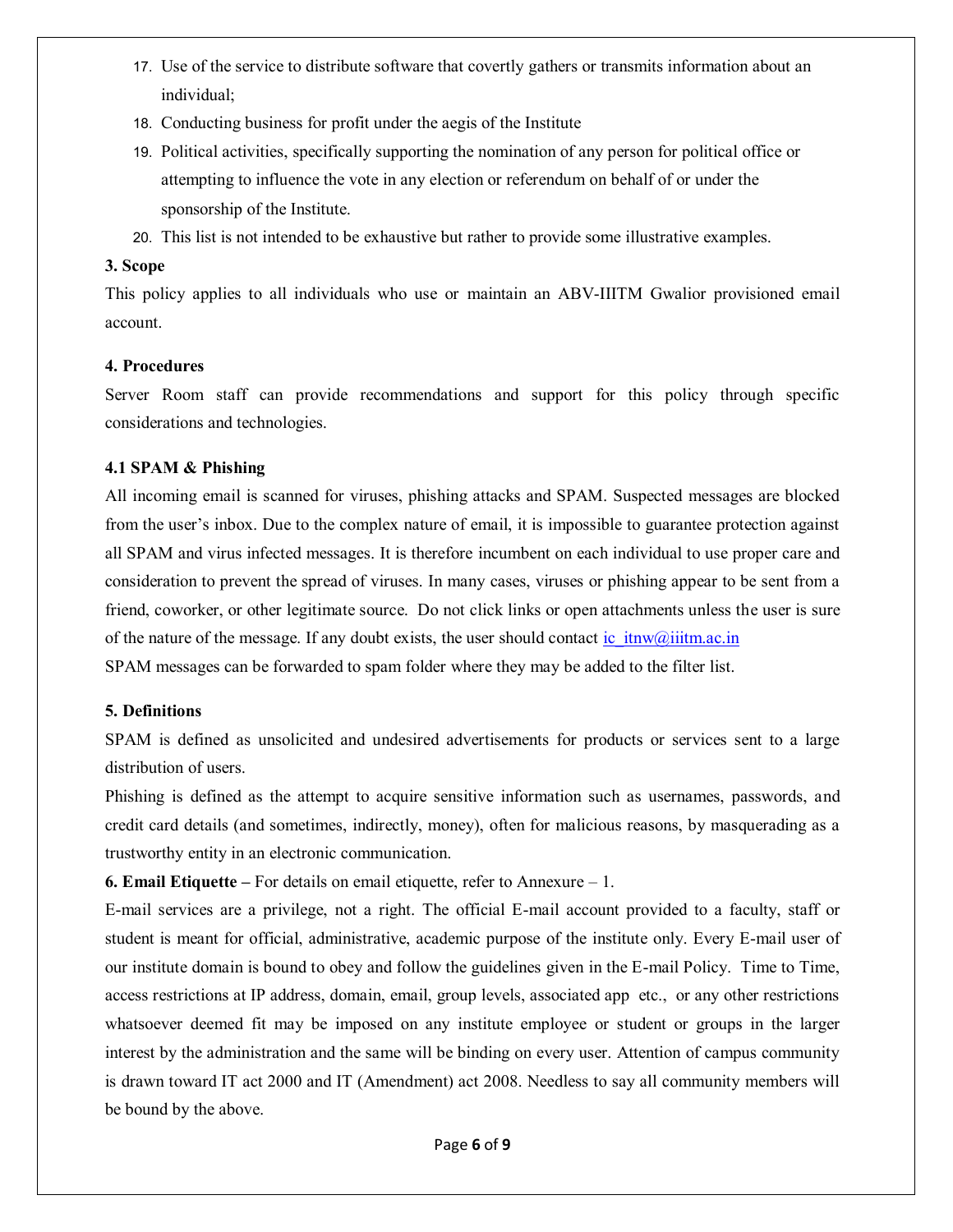# **Email Etiquette**

## Email Etiquette: Guidelines for Writing to Your Professors/Persons

## in responsible positions at your Institute

The way in which you communicate and present yourself when writing to your professors is extremely important.

When you write to a professor or any other responsible person in the institute, you should view it as a professional exchange. How you choose to interact conveys your level of seriousness and professionalism. It not only affects how your professor/or anyone views you, but it also determines how much time they are going to take to deal with your issues. If you come off as rude, clueless, or irresponsible, then it may affect how your professor responds. As with any professional interaction, it is in your best interest to be respectful, polite, and courteous when communicating with professors. Your emails, and the words you use, are a reflection of you and your attitudes.

Here are a few basic tips that you should follow when emailing your professors or instructors.

View an Email to a Professor as a Professional Interaction. In many ways, writing to a professor is no different from writing a business letter. Keep in mind that you are not texting with a friend or writing a casual message to an acquaintance -- this is a professional interaction with someone who is an expert in their field and in an official position to evaluate you and grade your work. Your emails should contain the proper parts of letter, convey respect and courtesy, and reflect the fact you are a serious student. Here are a few specific tips:

Begin your email by addressing your professor by salutation such as Dear sir or Respected Sir, and end your email with a closing and your signature. A message that begins without a greeting or ends without a signature could be viewed as rudeness or indifference on the part of the writer. Begin your email with a greeting addressing the professor politely. After your message, end with a closing and signature, such as "Sincerely, YourName" or "Thanks, YourName". If the professor does not know you well, use your full name and Roll Number. If the professor knows you or you've spoke in person a few times, your first name will suffice.

Be clear and concise. Make sure your message is easy to understand, and that you do not go into unnecessary details. Writing in a professional manner does not mean your message must be long. If your question is short or direct, a one-sentence email (provided it includes a greeting and signature) is fine.

Use correct spelling and proper grammar. If your email is filled with spelling and grammar errors it indicates one of two things: (1) You are woefully uneducated; or (2) You care so little about the person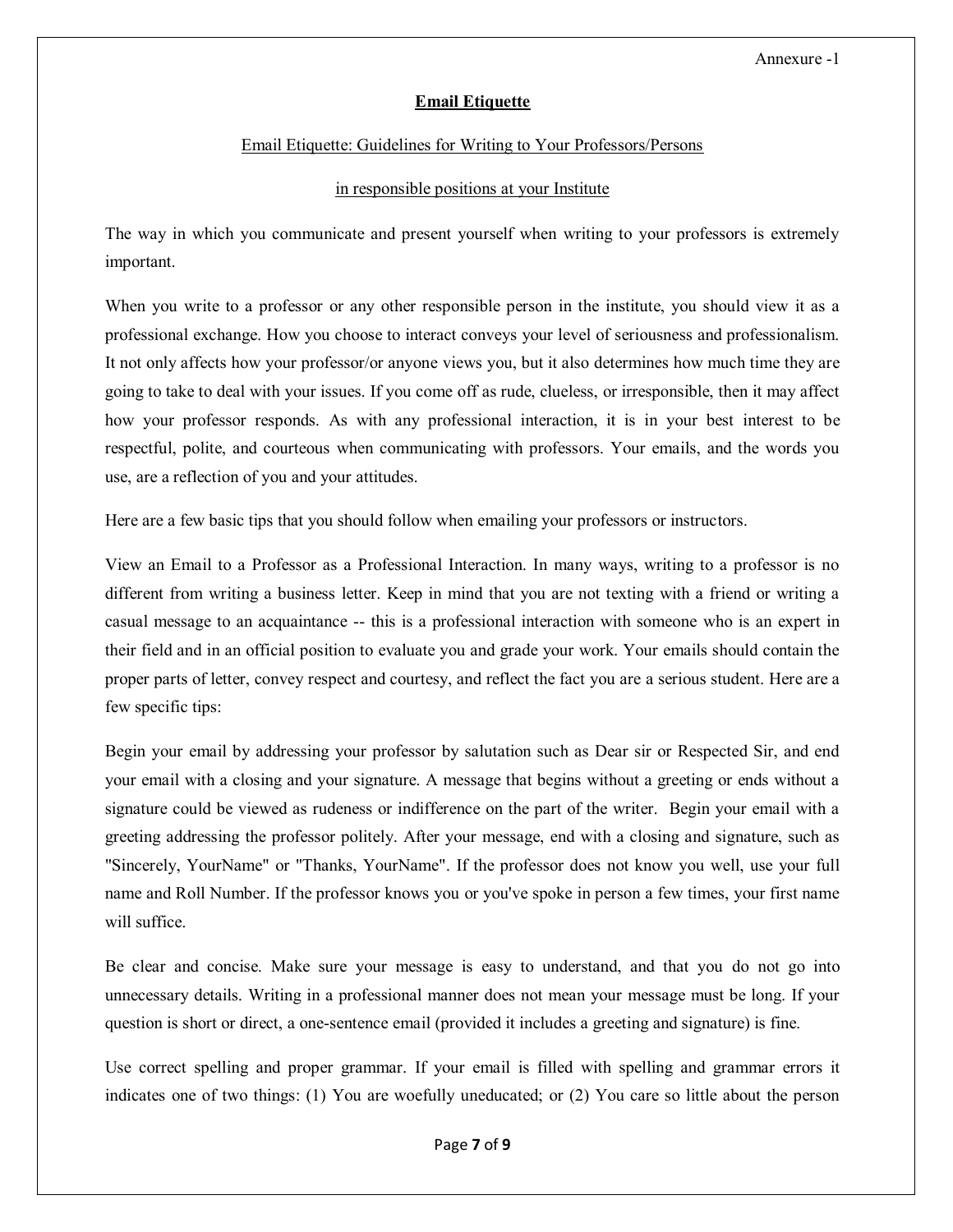you are writing that you are unwilling to take the time to write properly. Neither is something you want to convey to your professor. Use complete sentences. Use proper spelling, capitalization, and grammar. Be particularly careful using homophones, such as there/their/they're or to/two/too. Do not use grammatically incorrect colloquialisms, such as "gonna" or "could of". Do not use emoticons. Do not use text abbreviations, such as "R U gonna have ur class 2morrow cuz i won't b there".

"Good English, well spoken and well written, will open more doors than a college degree. Bad English will slam doors you didn't even know existed."

## --- William Raspberry

Use Proper Email Etiquette. In addition to the content of your message, there are other technical aspects to being professional and courteous in email.

Use an account with an appropriate email address. Ideally, you should use your Institute email account for all your academic communication with your professors and other responsible people within the institute.

Always use an informative subject line. Do not leave the subject line blank. Subject lines help the recipient to determine what the email is regarding before opening the message. The subject line also aids in organizing and locating email in the future. It is helpful if your subject contains the course name and a brief explanation of the nature of the email. For example: "Math 3333-Question about Homework" or "Math 2331-Request for Meeting".

Do not make demands. If you are asking for anything requiring time or energy, you should be courteous and phrase it as a request. Do not presume your request will be granted or that you automatically deserve special accommodations. If you miss an exam, for whatever reason, do not write and say "I missed an exam. When can I make it up?". Instead, explain why you have extenuating circumstances, and ask the professor if they will allow you to make up the exam. Likewise, if you have special needs or a disability that requires accommodation, do not write the professor an email telling them what they have to do. Explain your circumstances and your needs, and ask politely for accommodation.

Do not email to explain why you missed class. Most professors are tired of these kinds of excuses, and most do not care. If something serious has occurred, or you need special accommodations, you should go to office hours and discuss it in person.

Before Sending an Email, Check That What You Have Written is Appropriate. Remember that you are engaging in a professional exchange, not writing to a friend. Here are some tips:

Do not use your email to vent, rant, or whine. If you have a complaint, or are not happy about something, explain yourself calmly and ask if anything can be done. You may very well be frustrated about a situation, but sending an angry email will not help things. In situations like this, it is also often more helpful to talk